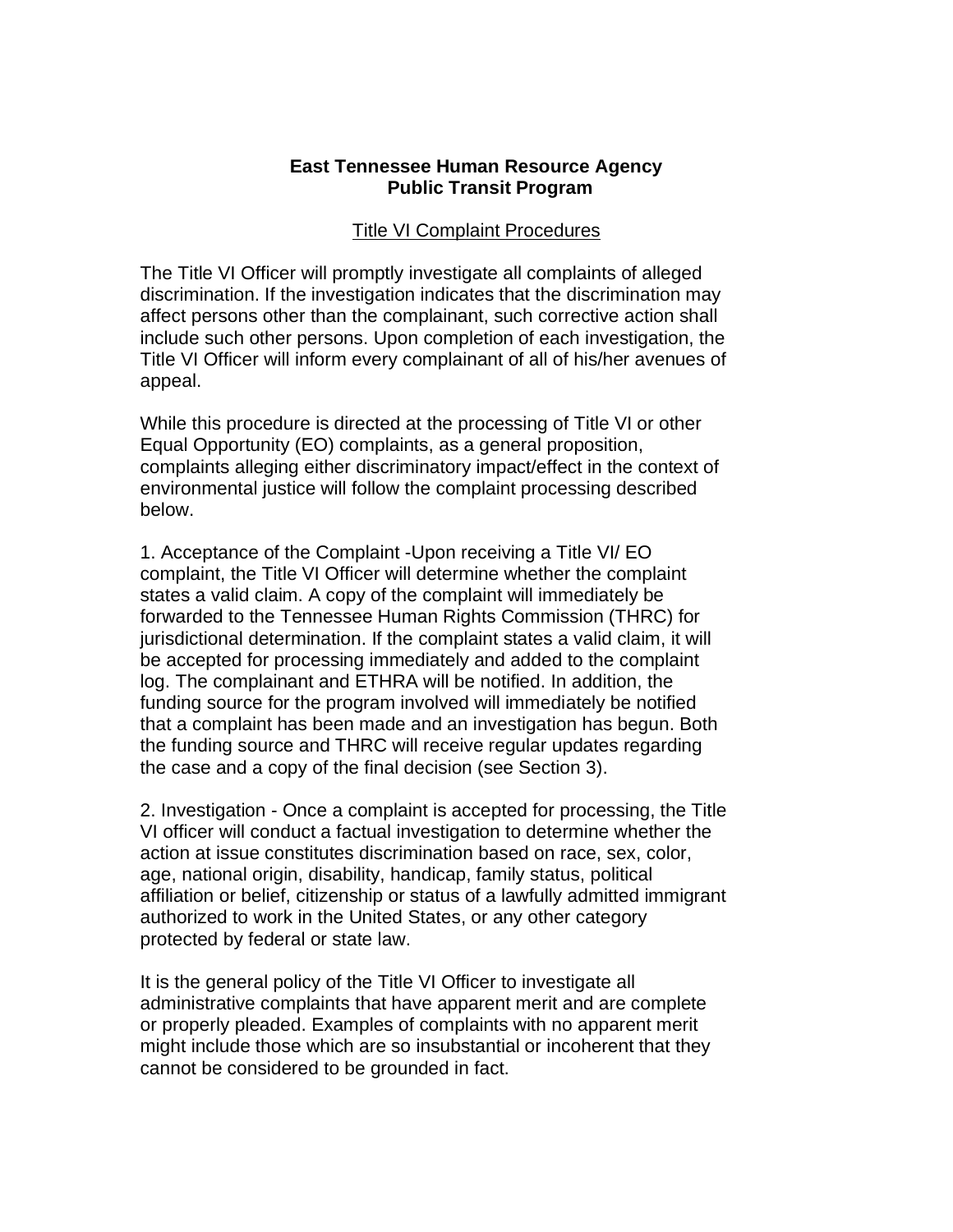A complete or properly pleaded complaint is:

- 1. In writing, signed, and provides an avenue for contacting, the signatory (e.g., phone number, address);
- 2. Describes the alleged discriminatory act(s) that violate Title VI/ EO regulations (i.e., an act of intentional discrimination or one that has the effect of discriminating on the basis of race, color, national origin, sex, age, disability or other protected category);

3. filed within 180 calendar days of the alleged discriminatory act(s); and

4. identifies the recipient that took the alleged discriminatory act(s).

The Title VI Officer will make a determination to accept, reject, or refer (to the appropriate Federal agency) a complaint within seven (7) calendar days of acknowledgment of its receipt.

## 3. Processing complaints -

- a) The Title VI Officer will maintain a log of all complaints and appeals. The complaint will be noted in the log by case number based on year, month and sequence in which complaint was received.
- b) A copy of the complaint will also be forwarded to the alleged discriminatory service or program official.
- c) The investigating officer will initiate the investigation by first contacting the complainant by telephone within three (3) workdays of receiving the assignment to set up an interview.
- d) The complainant will be informed that they have a right to have a witness or representative present during the interview and can submit any documentation he/she perceives as relevant to proving his/her complaint.
- e) The alleged discriminatory service or program official will be given the opportunity to respond to all aspects of the complainant's allegations.
- f) The investigating, officer will determine, based on relevancy or duplication of evidence, which witnesses will be contacted and questioned.
- g) The investigating officer will contact the complainant at the conclusion of the investigation**,** but prior to writing the final report and give the complainant an opportunity to give a rebuttal statement at the end of the investigation process.
- h) The investigation will be completed and a final report will be sent to the THRC, the program's funding source,the alleged discriminatory service or program, and the complainant within